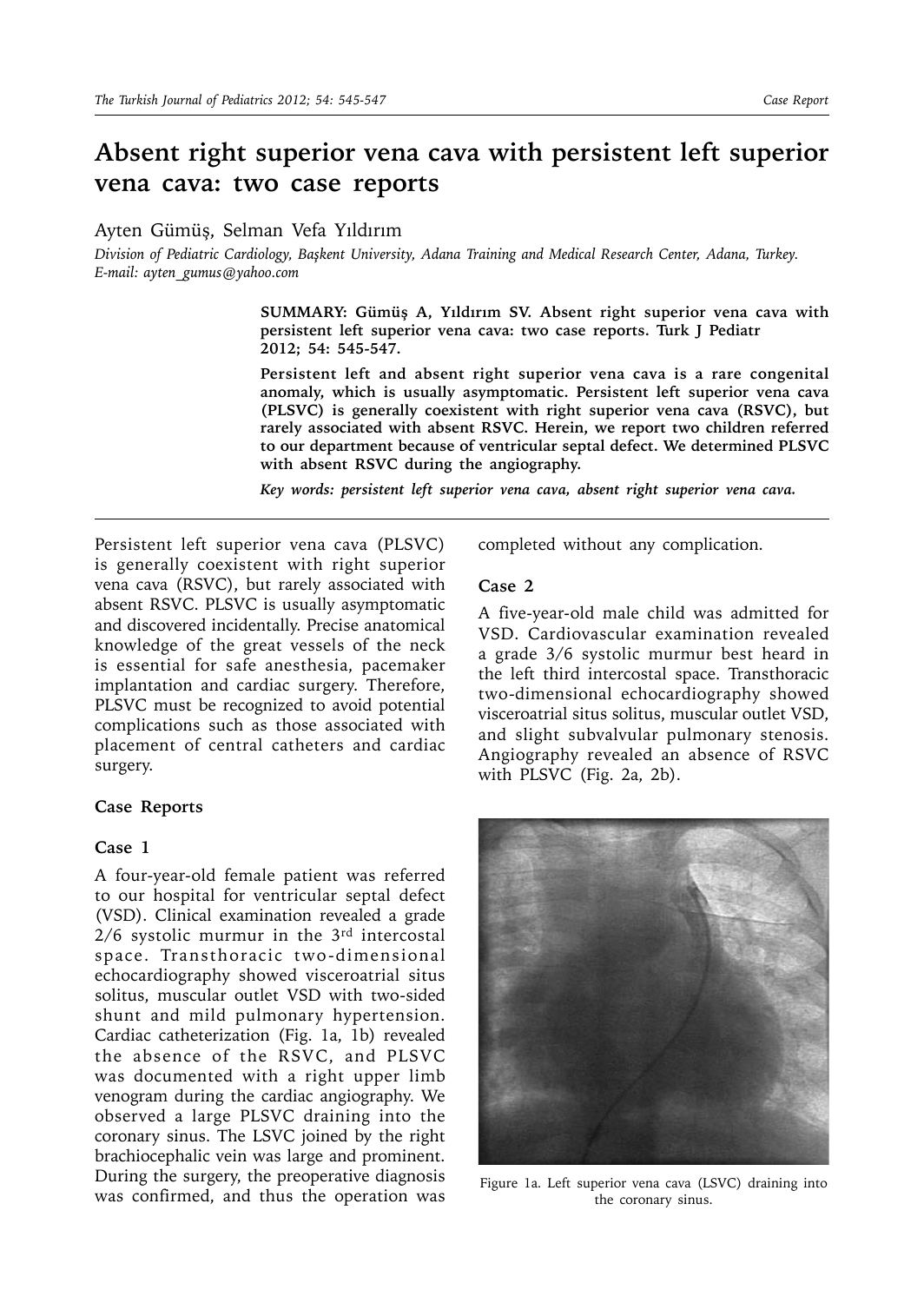

Figure 1b. Right upper limb venogram indicates absence of right superior vena cava and persistent left superior vena cava (PLSVC).

546 *Gümüş A, et al The Turkish Journal of Pediatrics • September-October 2012*



Figure 2b. Right upper limb venogram indicates absence of right superior vena cava and persistent left superior vena cava (PLSVC).



Figure 2a. Left superior vena cava (LSVC) draining into the coronary sinus.

### **Discussion**

Persistence of the left superior vena cava (PLSVC) has an incidence of 0.3-0.5% in the general population. In the presence of another congenital heart disease, the incidence of PLSVC increases to 3-10%<sup>1-3</sup>. The absence of RSVC is a rare anomaly, with an incidence of 0.07-0.13%4,5. When LSVC is present, RSVC is usually functional<sup>6</sup>. The combination of PLSVC

in the absence of RSVC is unusual and rare<sup>4,6</sup>.

During normal cardiac development, the leftsided anterior cardinal vein atrophies, leaving only the coronary sinus and a remnant known as the ligament of Marshall. Failure of closure of the left anterior cardinal vein results in PLSVC. In the majority of cases, the PLSVC drains into the right atrium via an enlarged coronary sinus. On rare occasions, the PLSVC enters directly into the left atrium, resulting in partial anomalous systemic venous return 7.

The anomaly is generally asymptomatic and found incidentally and may be even higher in people without heart disease4,5,8,9. Bartram et al.5 reviewed 121 patients with PLSVC and absent RSVC. The most common malformations were atrial septal defect (16%), endocardial cushion defect (11%) and Fallot's tetralogy (9%). However, the majority of these patients (n=65, 54%) did not have heart malformation, thus confirming that absent RSVC and PLSVC can often be seen unaccompanied by other malformations5. Absent RSVC with PLSVC is very rare in the setting of visceroatrial situs solitus, but is seen in visceral heterotaxy and associated atrial situs inversus4,5. Our two patients had visceroatrial situs solitus with VSD.